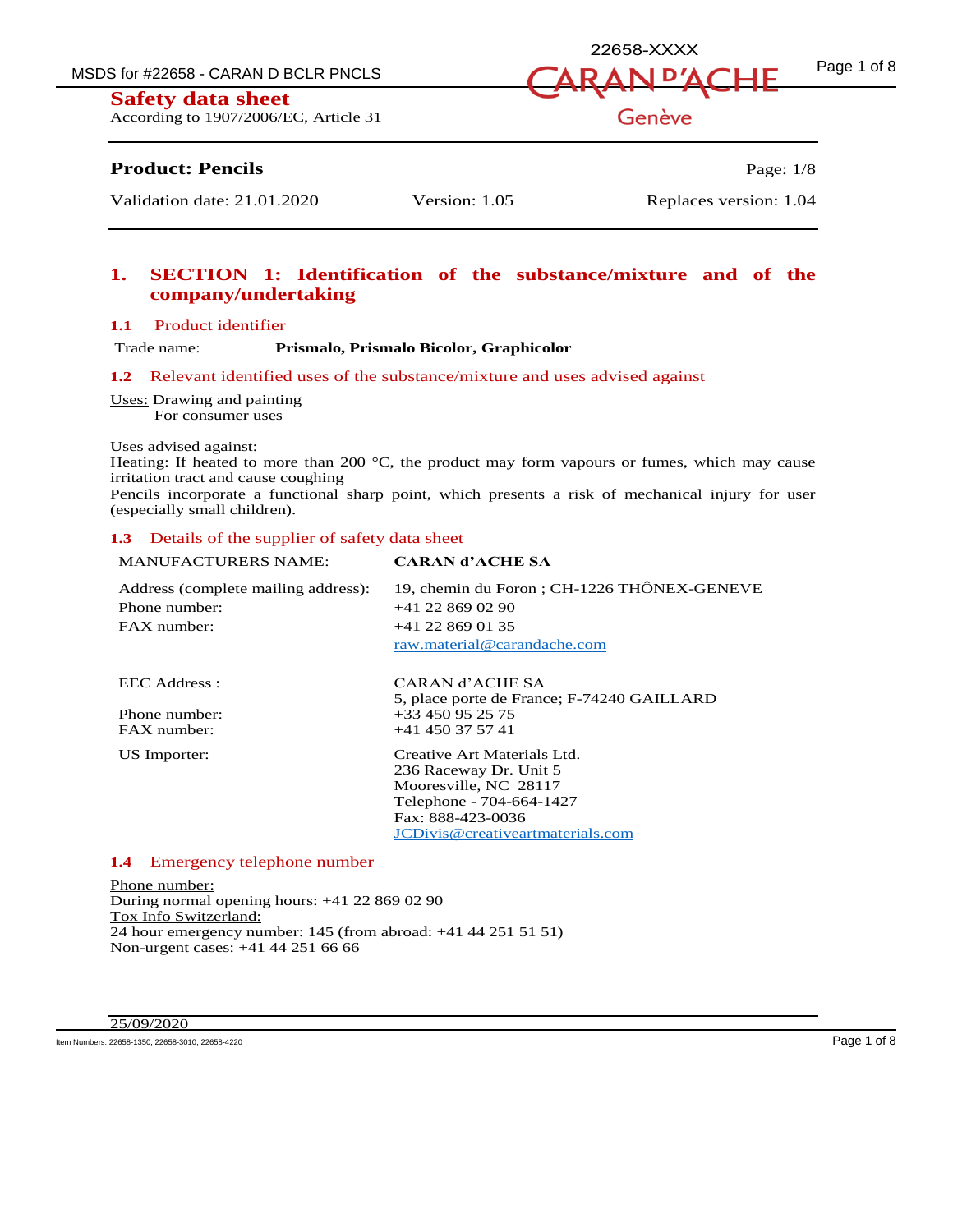According to 1907/2006/EC, Article 31



Genève

# **Product: Pencils Page: 2/8**

Validation date: 21.01.2020 Version: 1.05 Replaces version: 1.04

# **2. SECTION 2: Hazards identification**

### **2.1** Classification of the substance/ mixture

The product is not classified, according to the CLP regulation 1272/2008.

### **2.2** Label elements

Labelling according to Regulation (EC)  $N^{\circ}1272/2008$ : none Hazard pictogram(s): none Hazard statement(s): none Precautionary statement(s): none Hazardous components, which must be listed on the label: none

## **2.3** Other hazards (concerning PBT and vPvB according to Regulation(CE) 1907/2006 annexe XIII)

Not applicable

# **3. SECTION 3: Composition/information on ingredients**

Substance/Mixture: Mixtures

Hazardous components:

| <b>Chemical name</b> | <b>Identification</b><br>numbers | <b>Classification</b><br><b>Regulation (CE) 1272/2008</b> | $\mathbf{v}_0$ |
|----------------------|----------------------------------|-----------------------------------------------------------|----------------|
| Not applicable       | Not applicable                   | Not applicable                                            | Not applicable |

For the full text of the R-phrases mentioned in this section, see section 16 For the full text of the H-phrases mentioned in this section, see section 16

# **4. SECTION 4: First aid measures**

### **4.1** Description of first aid measures

General information: Move out of dangerous area. Show this safety data sheet to the doctor in attendance. Do not leave the victim unattended. Eyes contact: Irrigate with fresh water immediately and continuously for 5 to 15 minutes keeping eye open. Consult a specialized medical service Skin contact: Wash skin with water and soap. In case of persistent irritation, seek medical advice. Swallowed or eaten: Do not drink anything and consult physician. Inhalation:

25/09/2020

Item Numbers: 22658-1350, 22658-3010, 22658-4220 **Page 2 of 8**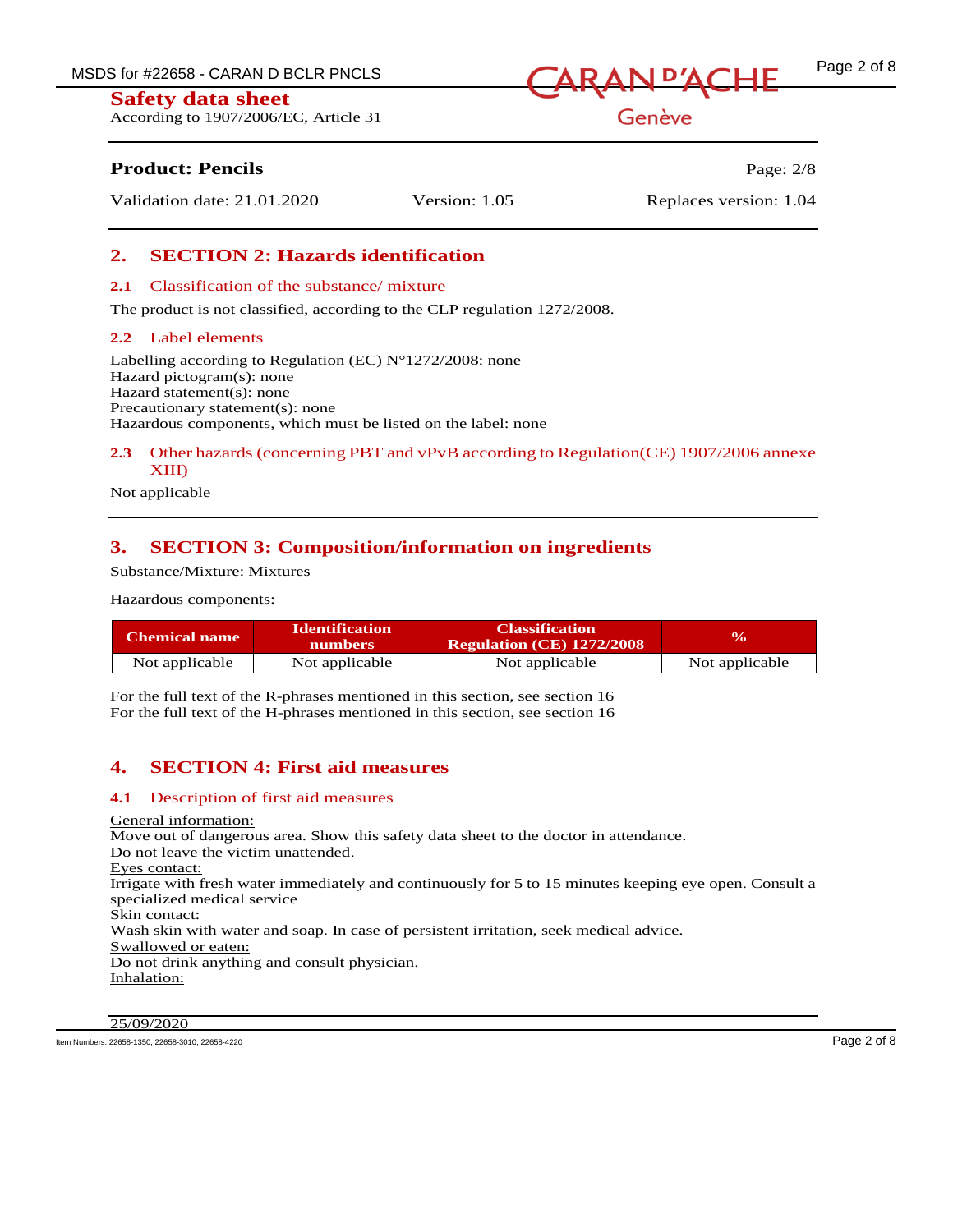According to 1907/2006/EC, Article 31



# Genève

# **Product: Pencils Page: 3/8**

|  | Validation date: 21.01.2020 | Version: 1.05 | Replaces version: 1.04 |
|--|-----------------------------|---------------|------------------------|
|--|-----------------------------|---------------|------------------------|

If unconscious, place in recovery position and seek medical device. If symptoms persist, call a physician.

**4.2** Most important symptoms and effects, both acute and delayed

No information available on the product itself

**4.3** Indication of any immediate medical attention and special treatment needed

None known

# **5. SECTION 5: Firefighting measures**

### **5.1** Extinguishing media

Fire extinguishing materials: Carbon dioxide  $(CO<sub>2</sub>)$ , Dry chemical powder

### **5.2** Special hazards arising from the substance or mixture

Specific hazards during firefighting: Do not allow run off from firefighting to enter drains or watercourses.

### **5.3** Advice for firefighters

Special protective equipment for firefighters: Wear self-contained breathing apparatus for fire fighting if necessary.

### Further information:

Collect contaminated fire extinguishing water separately. This must not be discharged into drains. Fire residues and contaminated fire extinguishing water must be disposed of in accordance with local regulations.

# **6. SECTION 6: Accidental release measures**

### **6.1** Personal precautions, protective equipment and emergency procedures

Personal precautions: use personal protective equipment, if necessary.

# **6.2** Environmental precautions

For liquids: Put in bin to soiled materials. Prevent product from entering drains. Prevent further leakage or spillage if safe to do so. If the product contaminates rivers and lakes or drains inform respective authorities.

For solids: Respect the sorting of waste.

25/09/2020

Item Numbers: 22658-1350, 22658-3010, 22658-4220 **Page 3 of 8**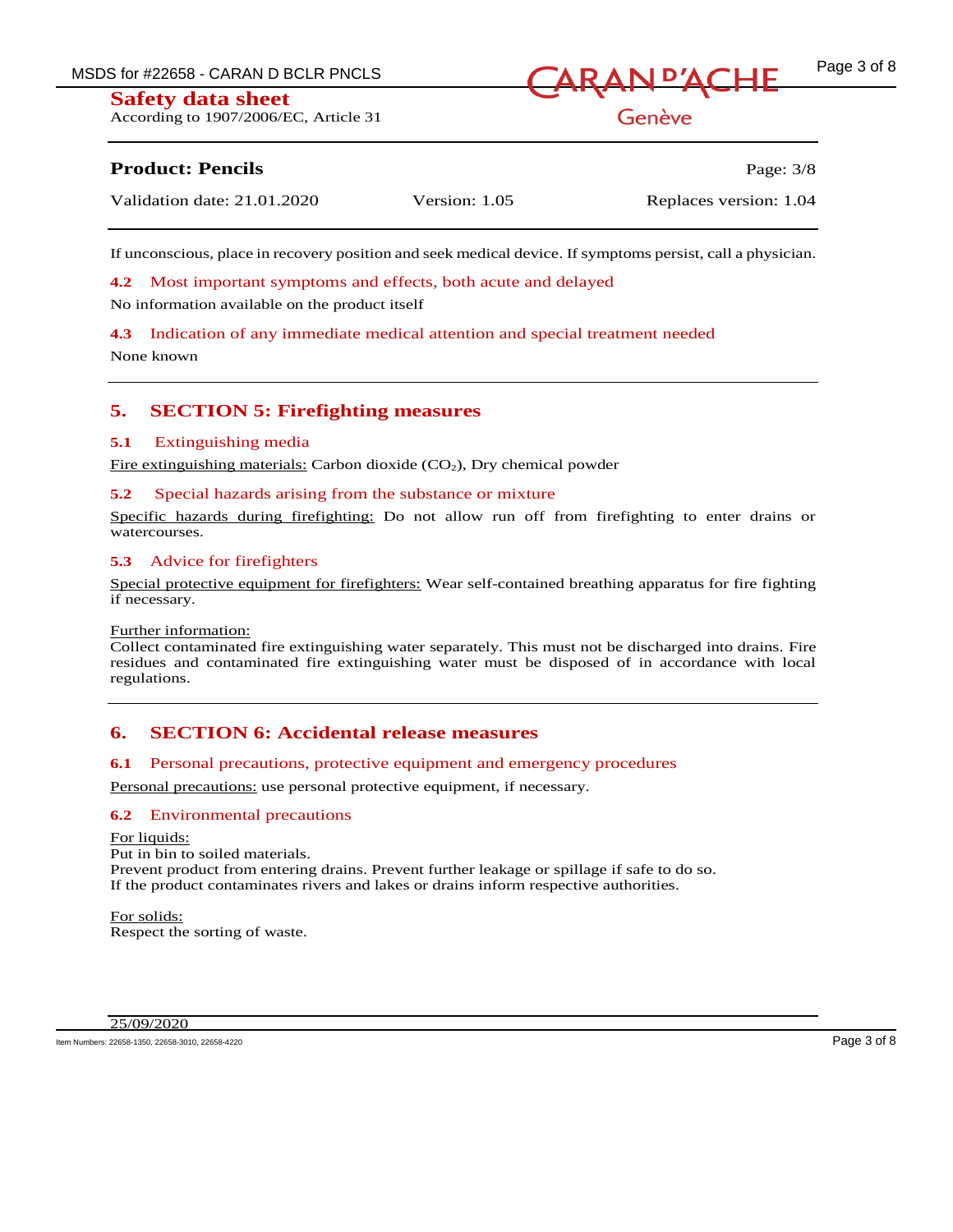According to 1907/2006/EC, Article 31



Genève

# **Product: Pencils Page: 4/8**

Validation date: 21.01.2020 Version: 1.05 Replaces version: 1.04

## **6.3** Methods and material for containment and cleaning up

#### For liquids:

Absorb with sorbents and put in bin to soiled materials. Soak up with inert absorbent material. Keep in suitable, closed containers for disposal.

### **6.4** Reference to other sections

See Section 7 for information on safe handling. See Section 8 for information on personal protection equipment. See Section 13 for disposal information.

# **7. SECTION 7: Handling and storage**

### **7.1** Precautions for safe handling

Avoid ingestion by eating, smoking or drinking while handling For personal protection, see section 8. Dispose of rinse water in accordance with local and national regulation.

### **7.2** Conditions for safe storage, including any incompatibilities

Other handling and storage requirements: Keep away from heat and open flame in the dry and ventilated place, clean and protect the product from the light. Protective measures during maintenance of contaminated equipment: Wash off with soap and water.

# **7.3** Specific end use(s)

No further relevant available information

# **8. SECTION 8: Exposure controls/personal protection**

#### **8.1** Control parameters

No available information

#### **8.2** Exposure controls

No special measures requested

# **9. SECTION 9: Physical and chemical properties**

# **9.1** Information on basic physical and chemical properties

Physical state: Solid Color **According to product designation** Odour: mild odor

25/09/2020

Item Numbers: 22658-1350, 22658-3010, 22658-4220 Page 4 of 8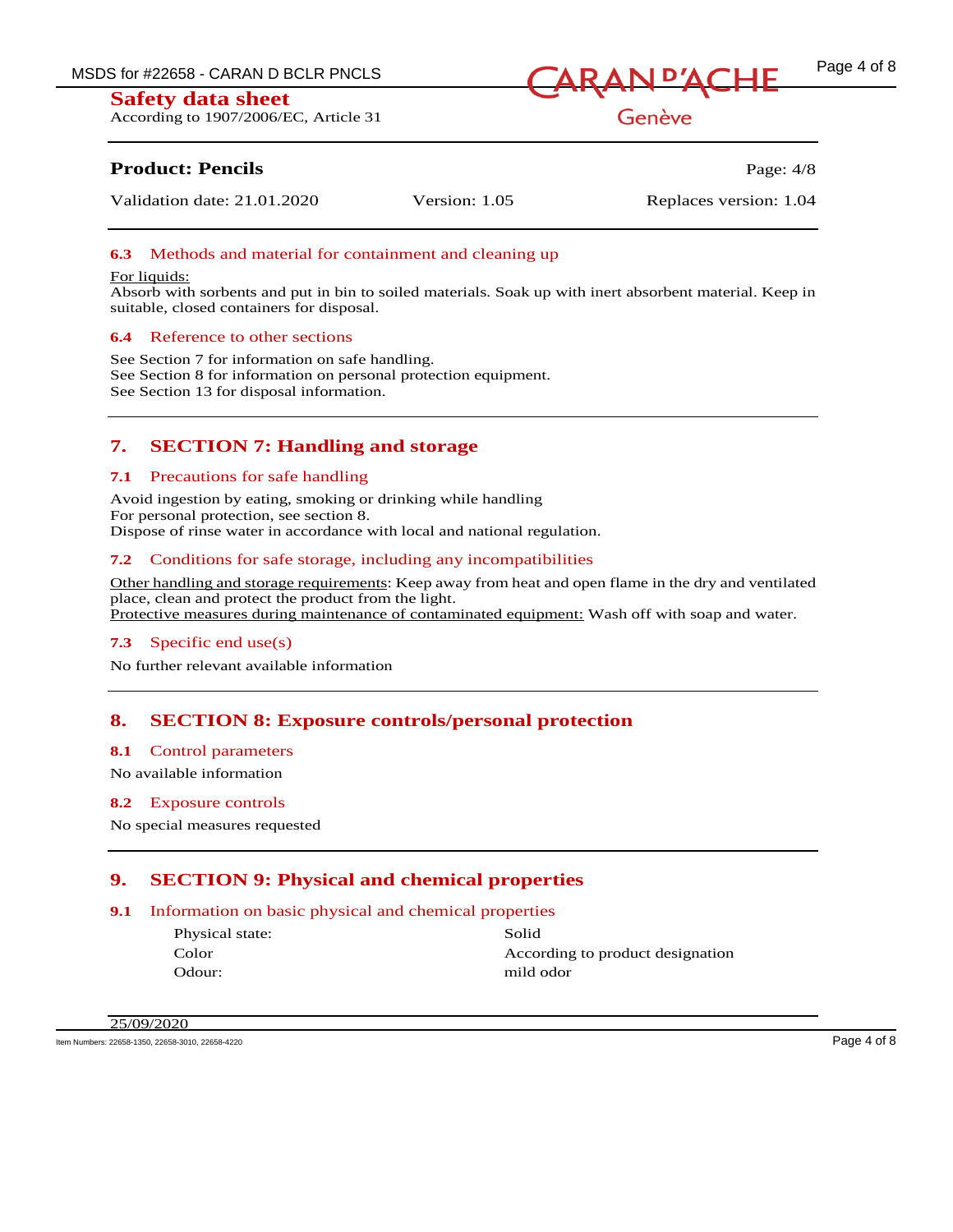**Safety data sheet** According to 1907/2006/EC, Article 31

MSDS for #22658 - CARAN D BCLR PNCLS<br>
CaRAN D'ACHE

# Genève

# **Product: Pencils** Page: 5/8

Validation date: 21.01.2020 Version: 1.05 Replaces version: 1.04

| $pH$ :                                        | Not available |
|-----------------------------------------------|---------------|
| Melting point/freezing point:                 | Not available |
| Initial boiling point and boiling range:      | Not available |
| Flash point:                                  | Not available |
| Evaporation rate:                             | Not available |
| Flammability (solid, gas):                    | Not available |
| Upper/lower flammability or explosive limits: | Not available |
| Vapour pressure:                              | Not available |
| Vapour density:                               | Not available |
| Specific gravity (water = 1):                 | Not available |
| Solubility (ies):                             | Insoluble     |
| Partition coefficient: n-octanol/water:       | Not available |
| Auto-ignition temperature:                    | Not available |
| Decomposition temperature:                    | Not available |
| Viscosity:                                    | Not available |
| Explosive properties:                         | Not available |
| Oxidising properties:                         | Not available |

### **9.2** Other information

None

# **10. SECTION 10: Stability and reactivity**

#### **10.1** Reactivity

None reaction known

#### **10.2** Chemical stability

Stability: Stable under normal conditions of use, handling and storage. Maintain the product in a room tempered that it cannot exceed 40°C. Protect the product from the light and the humidity

#### **10.3** Possibility of hazardous reactions

Not known

**10.4** Conditions to avoid

No available information

**10.5** Incompatible materials

No available information

Item Numbers: 22658-1350, 22658-3010, 22658-4220 Page 5 of 8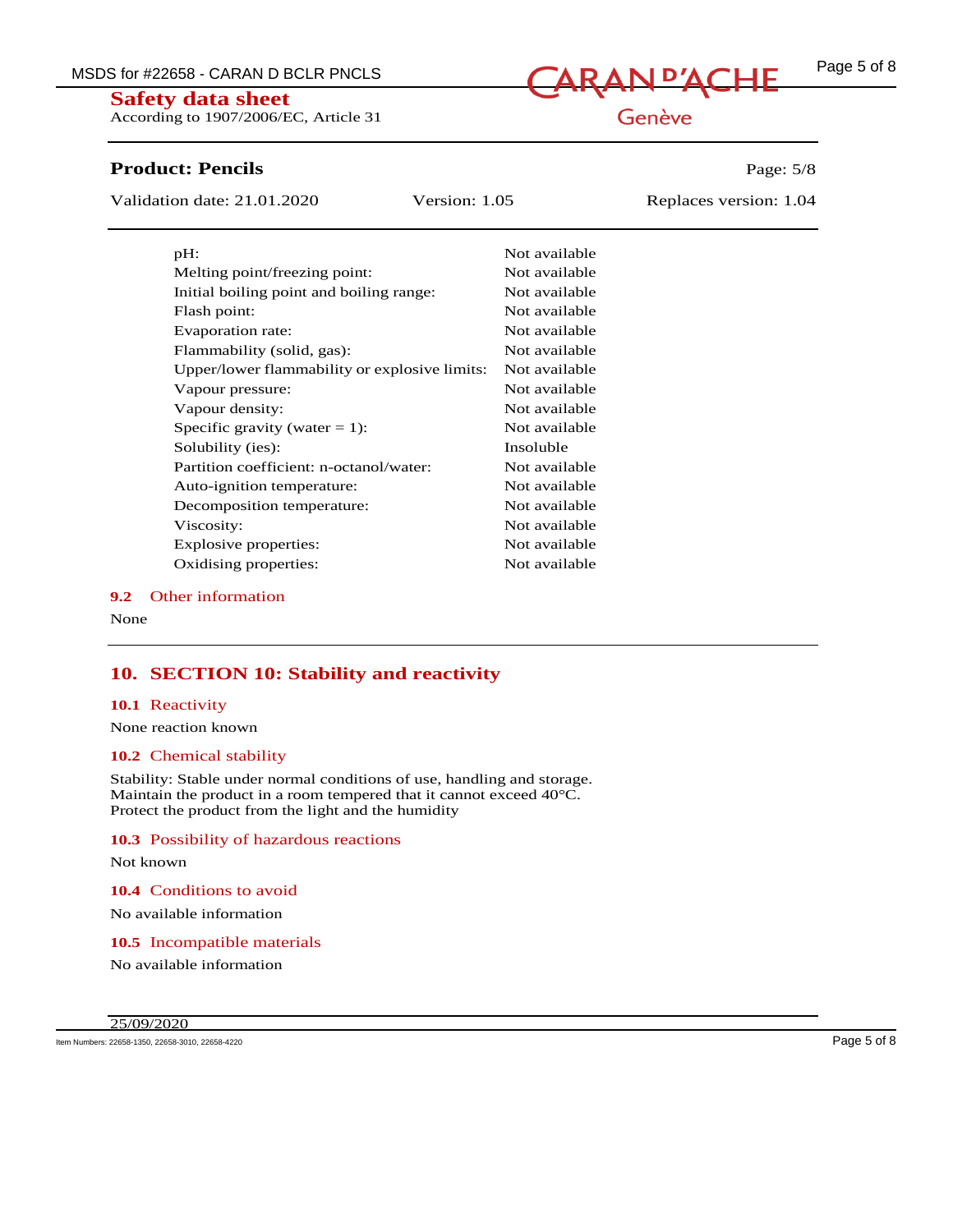According to 1907/2006/EC, Article 31

# **Product: Pencils Page: 6/8**

MSDS for #22658 - CARAN D BCLR PNCLS<br>
Sofoty, data check

Genève

# Validation date: 21.01.2020 Version: 1.05 Replaces version: 1.04

**10.6** Hazardous decomposition products

No available information

# **11. SECTION 11: Toxicological information**

Acute toxicity: No available data on the product itself. Skin corrosion/Irritation: No available data on the product itself Serious Eye damage/ Eye irritation: No available data on the product itself Respiratory or skin sensitization: No available data on the product itself Germ cell Mutagenicity: No available data on the product itself Carcinogenicity: No available data on the product itself Reproductive toxicity: No available data on the product itself Target Organ Systemic- single/repeated exposure: No available data on the product itself Aspiration toxicity: No available data on the product itself

# **12. SECTION 12: Ecological information**

# **12.1** Toxicity

No available data on the product itself

# **12.2** Persistence and degradability

No available data on the product itself

# **12.3** Bioaccumulative potential No available data on the product itself

**12.4** Mobility in soil No available data on the product itself

# **12.5** Results of PBT and vPvB assessment Not applicable

**12.6** Other adverse effects Not applicable

Item Numbers: 22658-1350, 22658-3010, 22658-4220 **Page 6 of 8**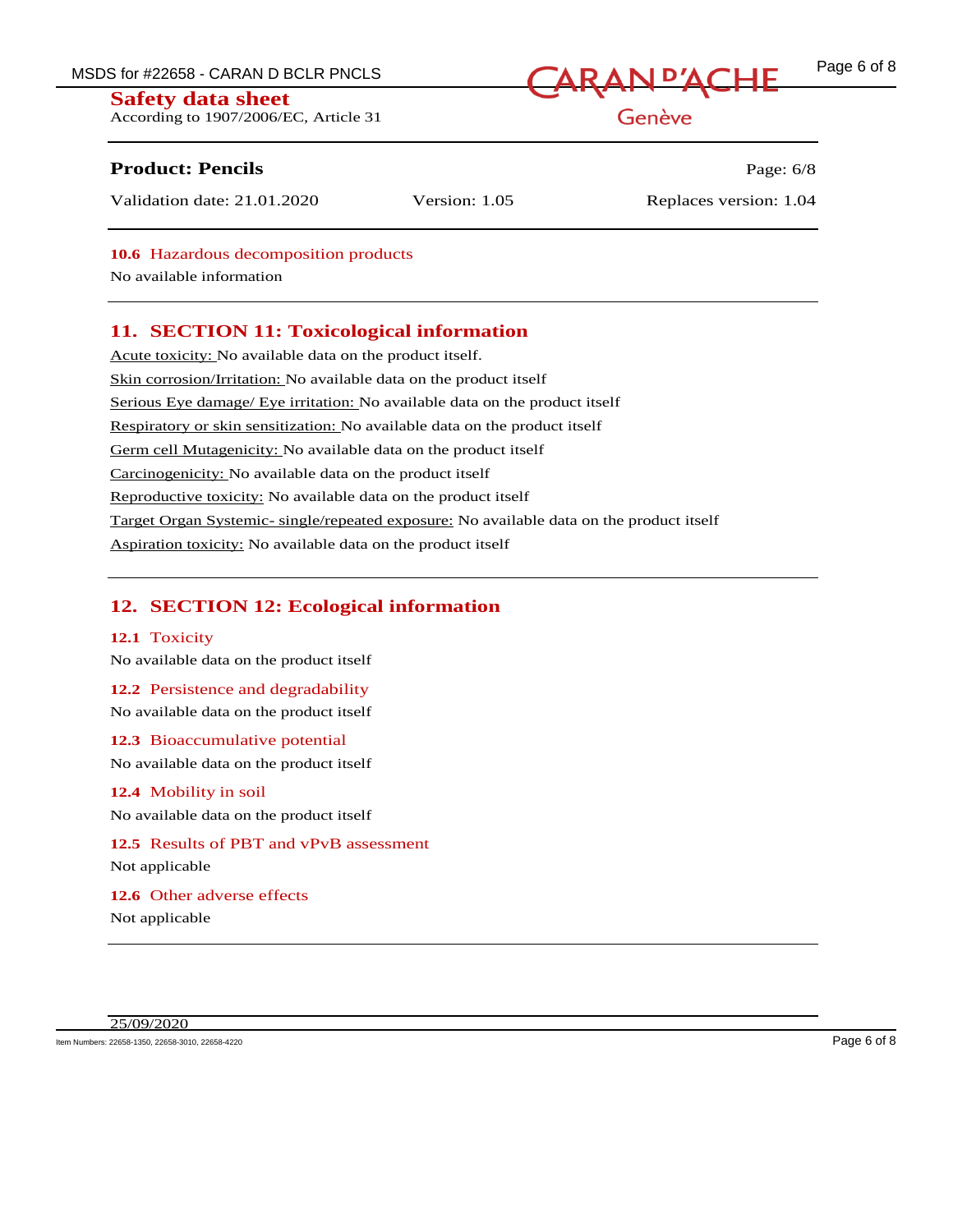According to 1907/2006/EC, Article 31



Genève

# **Product: Pencils** Page: 7/8

Validation date: 21.01.2020 Version: 1.05 Replaces version: 1.04

# **13. SECTION 13: Disposal considerations**

# **13.1** Waste treatment methods

Product: The product should not be allowed to enter drains, water, courses or the soil Do not contaminate ponds, waterways or ditches with chemical or used container. Send to a licensed waste management company.

Contaminated packaging: Disposal must be made according to official regulations.

# **14. SECTION 14: Transport information**

|                                                                                | <b>ADR/RID</b> | <b>AND/ANDR</b> | <b>IMDG</b>    | <b>IATA</b>    |
|--------------------------------------------------------------------------------|----------------|-----------------|----------------|----------------|
| <b>UN</b> number                                                               | Not applicable | Not applicable  | Not applicable | Not applicable |
| UN proper shipping name                                                        | Not applicable | Not applicable  | Not applicable | Not applicable |
| Transport hazard class(es)                                                     | Not applicable | Not applicable  | Not applicable | Not applicable |
| Packing group                                                                  | Not applicable | Not applicable  | Not applicable | Not applicable |
| Environmental hazards                                                          | Not applicable | Not applicable  | Not applicable | Not applicable |
| Special precautions for user                                                   | Not applicable | Not applicable  | Not applicable | Not applicable |
| Transport in bulk according<br>to Annex II of MARPOL<br>73/78 and the IBC Code | Not applicable | Not applicable  | Not applicable | Not applicable |
| UN "Model Regulation"                                                          | Not applicable | Not applicable  | Not applicable | Not applicable |

# **15. SECTION 15: Regulatory information**

# **15.1** Safety, health and environmental regulations/legislation specific for the substance or mixture

### **EU Regulations:**

- Regulation (CE) n° 1907/2006 (REACH) Annexe XIV List of Substances of Very High Concern (SVHC): These products do not contain SVHC
- Regulation (CE) n° 1907/2006 (REACH) Annexe XVII: No substance listed

Item Numbers: 22658-1350, 22658-3010, 22658-4220 Page 7 of 8